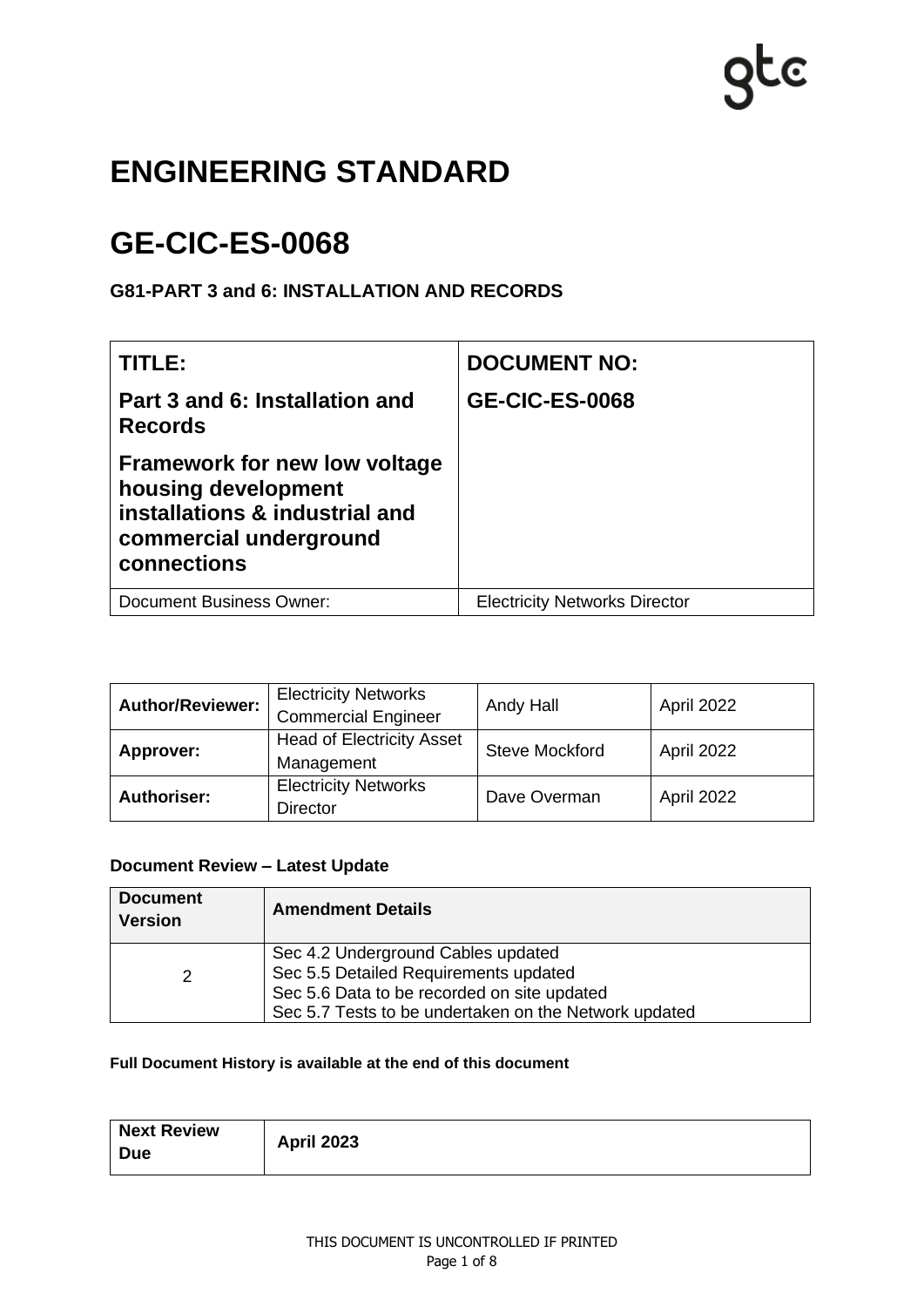

# **CONTENTS**

| 1   |  |
|-----|--|
| 2.  |  |
| 3.  |  |
| 4.  |  |
| 4.1 |  |
| 4.2 |  |
| 4.3 |  |
| 4.4 |  |
| 5.  |  |
| 5.1 |  |
| 5.2 |  |
| 5.3 |  |
| 5.4 |  |
| 5.5 |  |
| 5.6 |  |
| 5.7 |  |
| 6.  |  |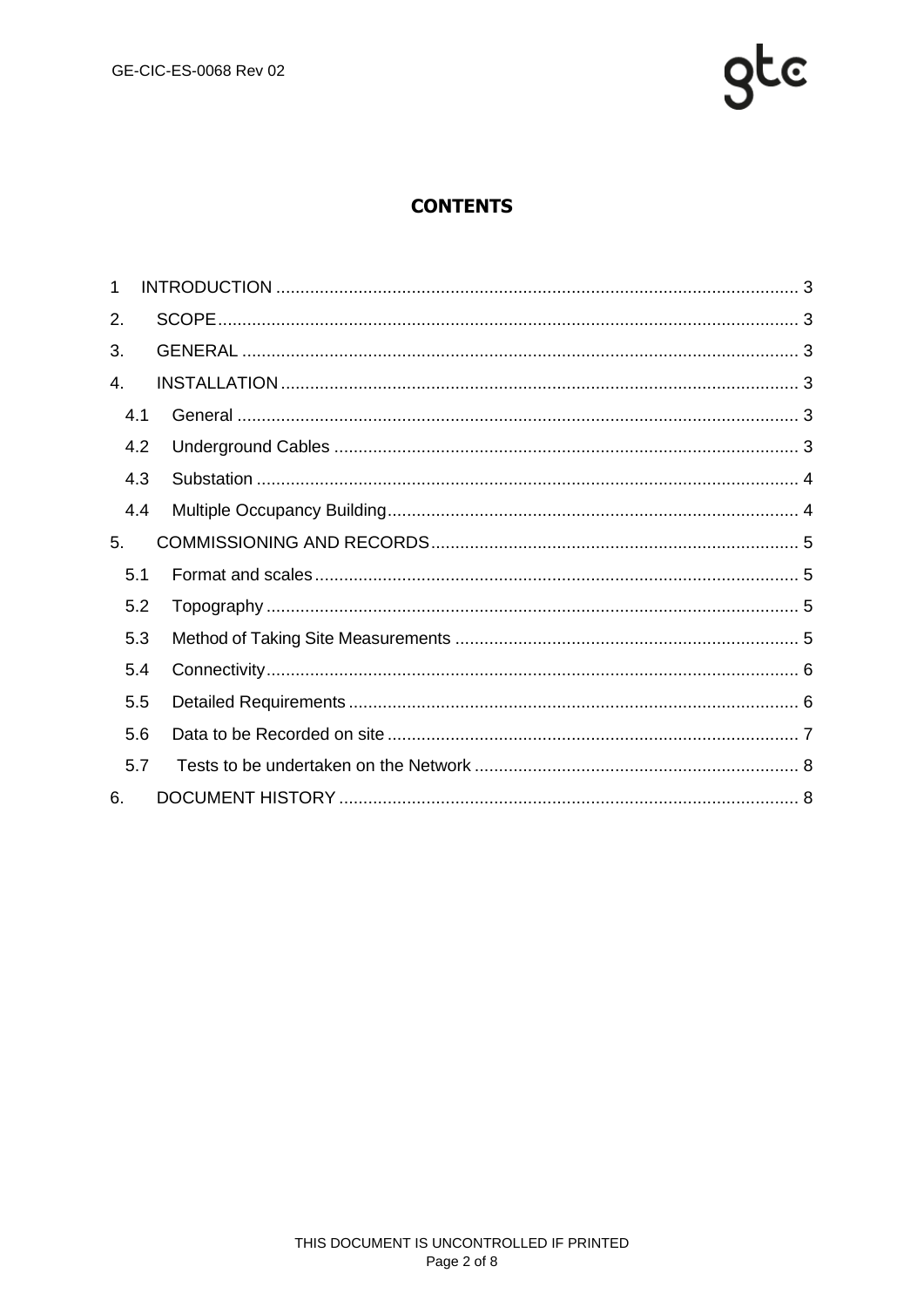# <span id="page-2-0"></span>**1 INTRODUCTION**

This document forms Appendix to Energy Networks Association (ENA) Engineering Recommendation (EREC) G81‐Part 3 & Part 6: Installation and Records, "Framework **for new low voltage housing development installations & industrial and commercial underground connections** " and should be read in conjunction with these documents.

This document provides the information, specific to GTC, required by Appendix of Part 3 & Part 6 of ENA EREC G81.

# <span id="page-2-1"></span>**2. SCOPE**

This is an appendix to ENA EREC G81 Part 3 & Part 6 and covers the Installation and records for new low voltage housing installations and industrial / commercial development connections to the electricity distribution network of GTC comprised of licenses Energy Network Company (ENC) and Independent Power Network Company (IPNL).

# <span id="page-2-2"></span>**3. GENERAL**

For all new connections work the approved installer (ICP – Independent Connection Provider) shall comply with GTC's requirements for installation and provide GTC with accurate records and test results for all plant and equipment installed that is to be adopted by GTC.

The detailed information is required in order for GTC to comply with their statutory and regulatory requirements.

#### <span id="page-2-3"></span>**4. INSTALLATION**

This information shall be provided to GTC as part of the design approval process.

# <span id="page-2-4"></span>**4.1 General**

- The installation of all plant and equipment to be adopted by GTC shall meet the requirements of the listed references, all applicable legislation and the details in this section.
- It shall be noted that cable, plant and equipment ratings will be influenced by the installation arrangement and reference shall be made to;
	- o G81 Part 1 GE-CIC-ES-0063 Design and Planning requirements framework for New Housing Installations.
	- o G81 Part 4 GE-CIC-ES-0066 Design and Planning requirements framework for New Industrial / Commercial Connections.
- All plant and equipment installed shall comply with the requirements of;
	- o G81 Part 2 GE-CIC-ES-0064 Material Specification framework for New Housing **Installations**
	- o G81 Part 5 -GE-CIC-ES-0067 Materials Specification Framework for New Industrial / Commercial Connections

# <span id="page-2-5"></span>**4.2 Underground Cables**

There shall be no material change to routes (to the extent that it affects design criteria) detailed in previously submitted and approved plans, unless otherwise agreed in writing with GTC and any other interested parties.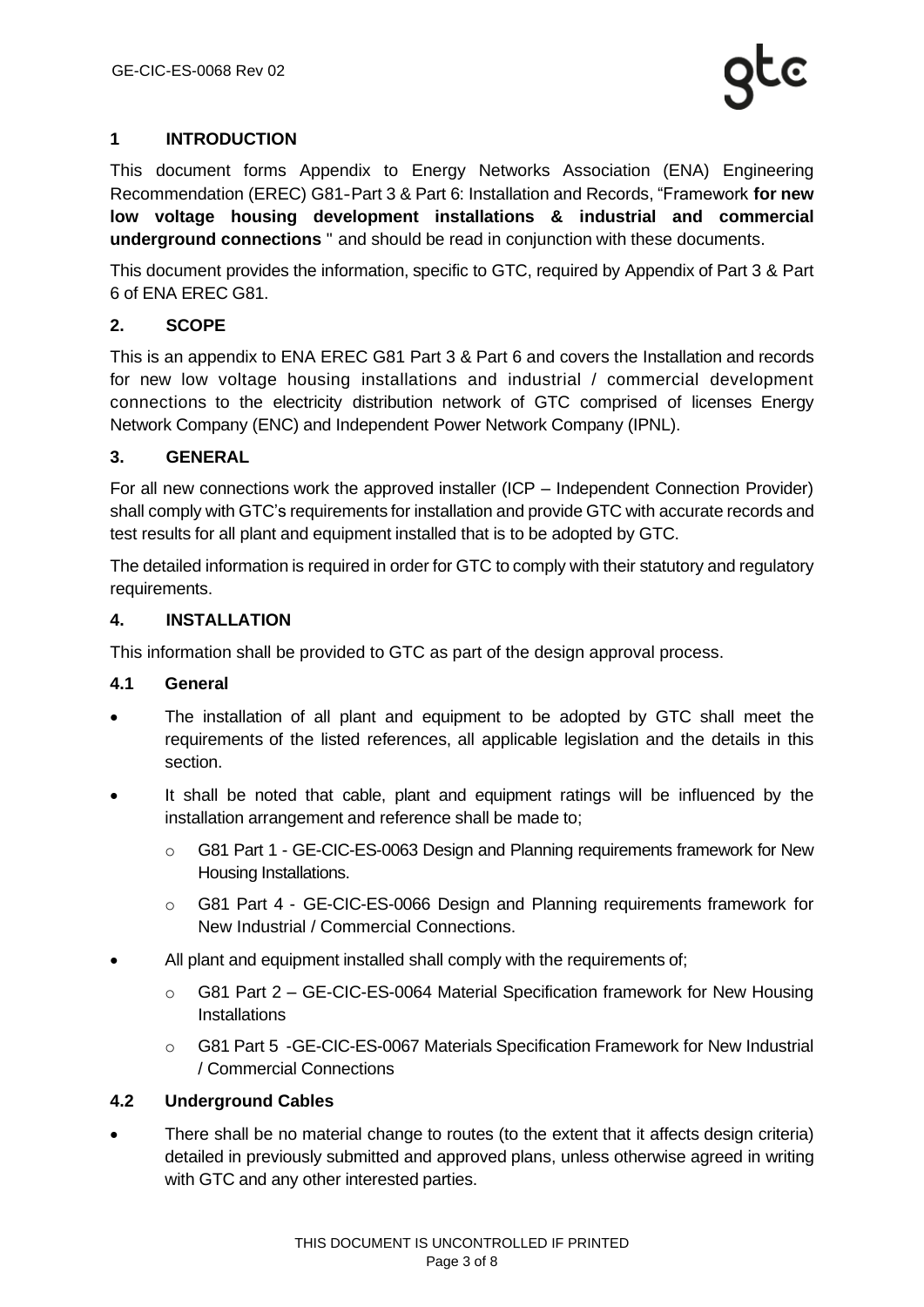- Earth conductors and rods shall be laid in accordance with the previously submitted plans. Note should be taken of the requirements of ESQCR 9 (2) (a) and ENA ER G12- 3 on the need for earths at the remote end of the main, during each stage of the energisation program.
- The installation of LV cables shall be such as to permit future live working.
- Jointing materials shall comply with GTC's specifications. Jointing practice shall be in accordance with GTC's LV Jointing Guidance Document GE-CIC-ES-0003.
- Cable terminations shall be made with correct phase connections.
- Service connections shall be made to the correct phase as shown on the approved design drawings. The numbers of services taken from a single joint shall not exceed the number specified in G81 Part 1 (GE-CIC-ES-0063) & Part 4 – (GE-CIC-ES-0066) - Design and Planning requirements.
- The Applicant shall provide a written / electronic record, including for each joint; the location, the name of the jointer and the date the joint was made. These will be kept in the GTC construction file, as well as being recorded on the appropriate network record.

#### <span id="page-3-0"></span>**4.3 Substation**

There shall be no material change to the design or location of any substation to that detailed in previously submitted and approved plans unless otherwise agreed in writing with GTC and any other interested parties. Particular concern shall be made to the legal consents agreed as part of the design approval.

Substation installation shall be in accordance with GTC's specification GE-CIC-ES-0118

Substation plant and materials shall comply with GTC's specifications.

Substation small wiring shall be in accordance with GTC's Substation drawings.

Substation housings shall be in accordance with one of GTC's Substation drawings.

Substation earthing design shall be in accordance with GTC's relevant Substation Earthing Design Specification.

A method statement outlining how the applicant will install the substation plant and equipment shall be provided prior to the commencement of work.

#### <span id="page-3-1"></span>**4.4 Multiple Occupancy Building**

There shall be no change to the design for multiple occupancy buildings to that detailed in previously submitted and approved plans unless otherwise agreed in writing with GTC and any other interested parties. Particular attention shall be paid to the legal consents agreed as part of the design approval. The design and installation for multiple occupancy buildings shall be in accordance with ENA EREC G87- Guidelines for Provision of Low Voltage Connections to Multiple Occupancy Buildings.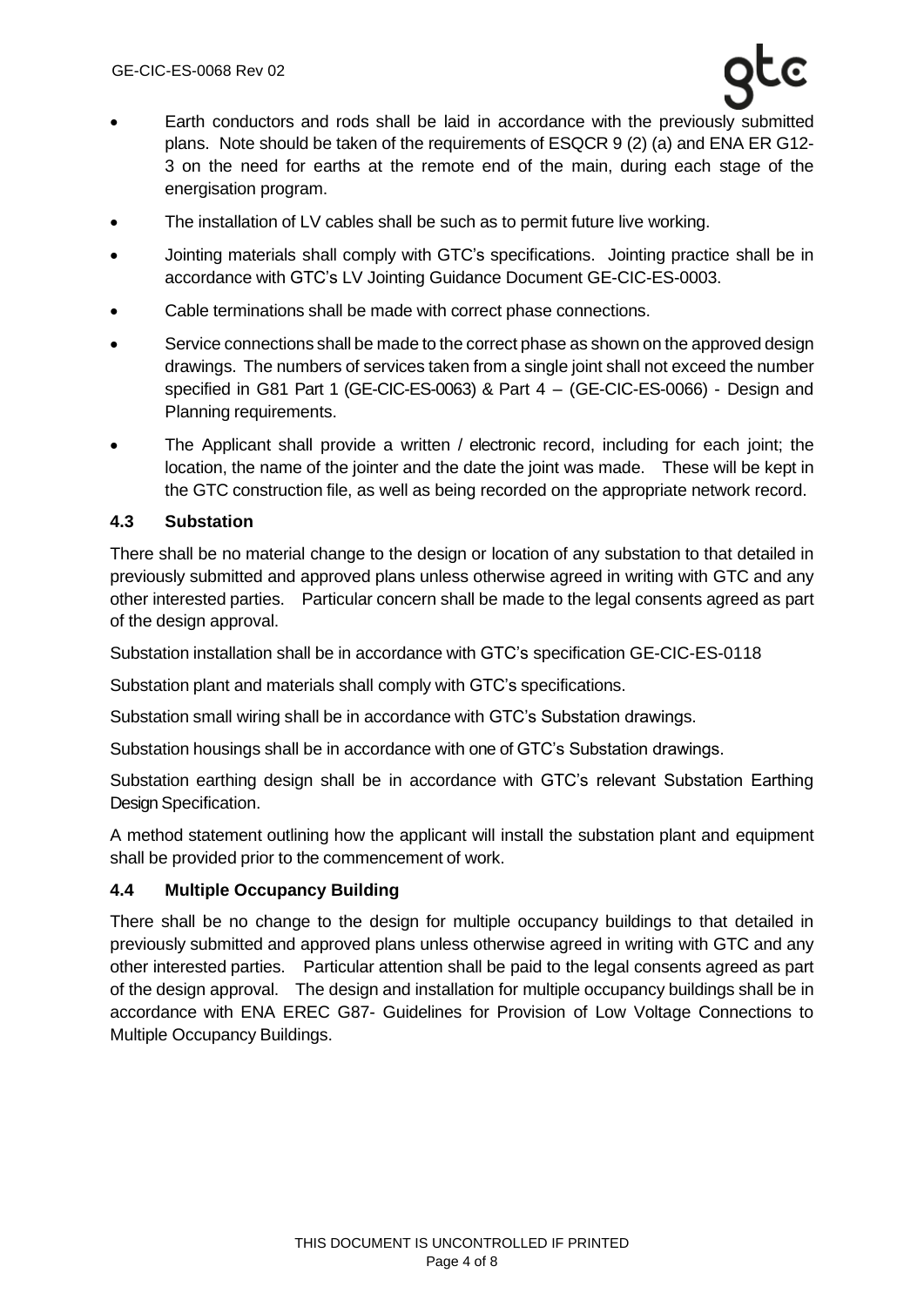#### <span id="page-4-0"></span>**5. COMMISSIONING AND RECORDS**

#### <span id="page-4-1"></span>**5.1 Format and scales**

Records for newly laid underground cables are acceptable currently in two formats;

- 1. An electronic copy of the current 1:500 site record (file format .dwg), with all the measurements and comments clearly annotated (accuracy guaranteed to be ±100mm). The information specified shall be provided on separate layers (e.g. HV Cables on layer 1, LV Cables on layer 2 etc). – preferred format.
- 2. A hand-drawn sketch of the cable route marked on an existing 1:500 paper map of the area concerned, including the necessary measurements and comments (all of which must be clear and legible).

The detailed requirements for information relating to underground cables are given in subsection 5.5.

#### <span id="page-4-2"></span>**5.2 Topography**

Where non-Ordnance Survey background topographic data is used as reference sources, appropriate points at the site periphery shall be established and referenced to physical features, which are shown on the existing Ordnance Survey map. For example developers' plans or highway scheme drawings may be used and points along the boundary of the new housing development or industrial site or along the route of a new road identified as references. This is to enable GTC to update its GIS maps so that the new background can be merged into the existing records as accurately as possible. Where no reference is available, modern GEO/GPS system can also be used to establish easting and northing which can be used with zero referencing.

#### <span id="page-4-3"></span>**5.3 Method of Taking Site Measurements**

The preferred method for recording assets in GTC is the offset method. The offset method entails taking two measurements approximately at right angles to each other from fixed points to the asset to accurately locate its position.

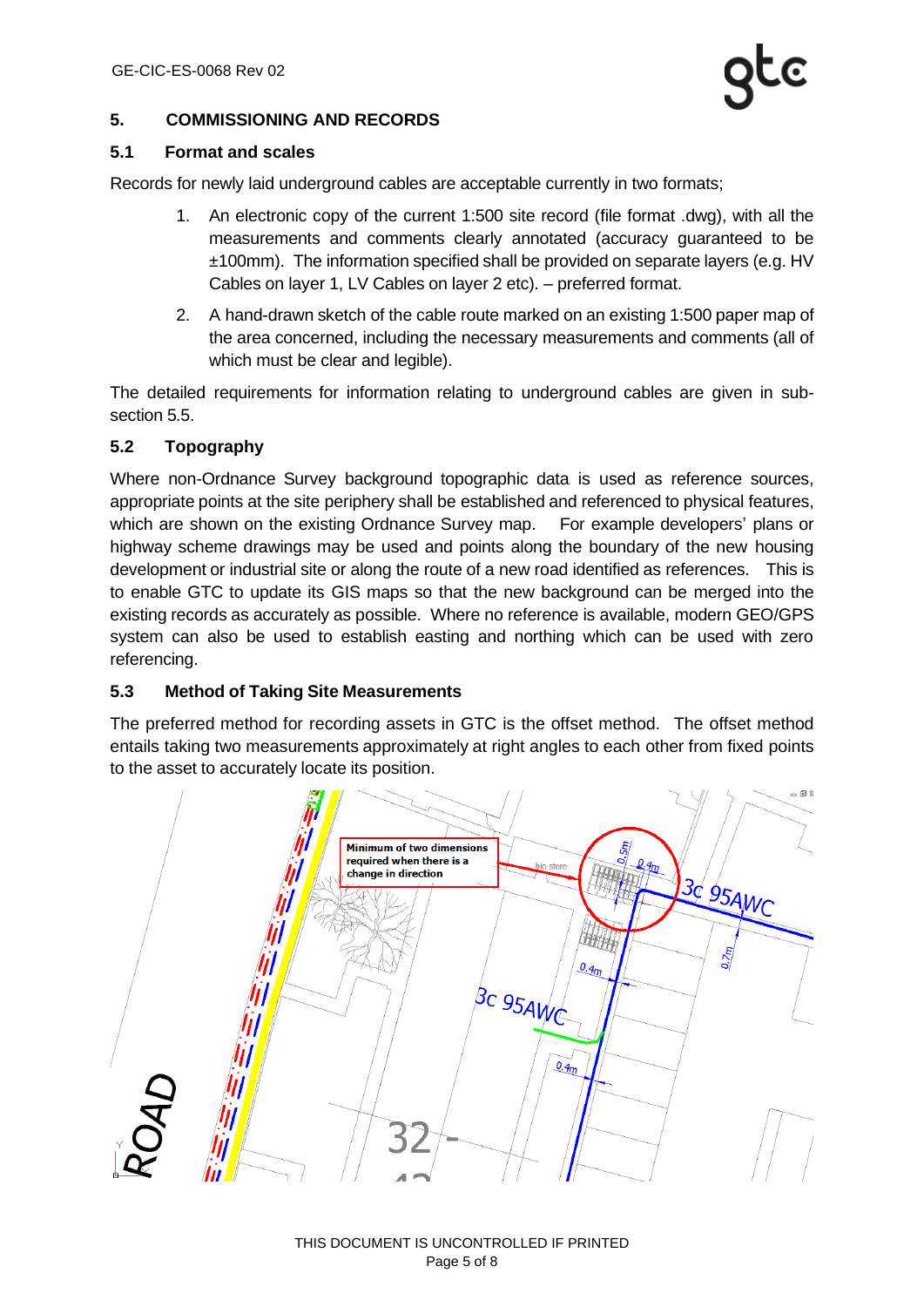# <span id="page-5-0"></span>**5.4 Connectivity**

Connectivity shall be recorded on the as-laid record, such that the complete route of a cable or series of connected cables (feeder circuit) can be traced from the start connection point to the end point or points.

#### <span id="page-5-1"></span>**5.5 Detailed Requirements**

To ensure that GTC's Asset Data Records are accurate, the following shall always be taken into account when producing as-constructed / as-laid drawings returned from site;

- All drawings shall be clear and legible.
- All drawings shall include the exact location of work, grid reference, title, type of job, and dates of actual work. Streets shall be correctly named. Wherever house numbers are available these must be shown in preference to plot numbers.
- Measurements shall always be taken from any permanent features, which are shown on an Ordnance Survey map, such as buildings (gable ends) kerb lines, walls, bridges etc.
- Must not measure dimensions from point(s) not shown on the drawing.
- Dimensions must NOT be measured from trees, gate posts, sheds, bay windows, letter boxes, lamp posts, manhole covers, gullies etc.
- The phase connection of each single-phase service shall be clearly indicated.
- All drawings shall be to a suitable scale (1:500).
- All drawings shall show a north arrow.
- All details of any non-standard work undertaken must be provided.
- All measurements must be in metres or millimetres, as appropriate.
- The type of each joint shall be indicated: cable cross-sectional area, conductor material, insulating material, cable type, operating voltage, number of cores, and number of phases and where less than 3 phases are being used.
- Terminology of joints like 300/95mm<sup>2</sup> must be included on all joints to show what cables are jointed.
- Tails/Feeders from Substation must be counted left to right.
- Earth cables and earth mats must be recorded when they are installed. The position and cross sectional area of the cable must be included.
- Each joint must be located with two dimensions at right angles, from at least two permanent features e.g. from the kerb and from the end wall of a building, as detailed in section 5.3.
- The type and manufacturer of all LV link boxes shall be recorded, including serial number (if available), the number of ways and, where known, the normal open points.
- The position of LV link boxes shall be recorded with measurements, from at least two permanent features, as detailed in section 5.3. The inclusion of What3Words is also advisable.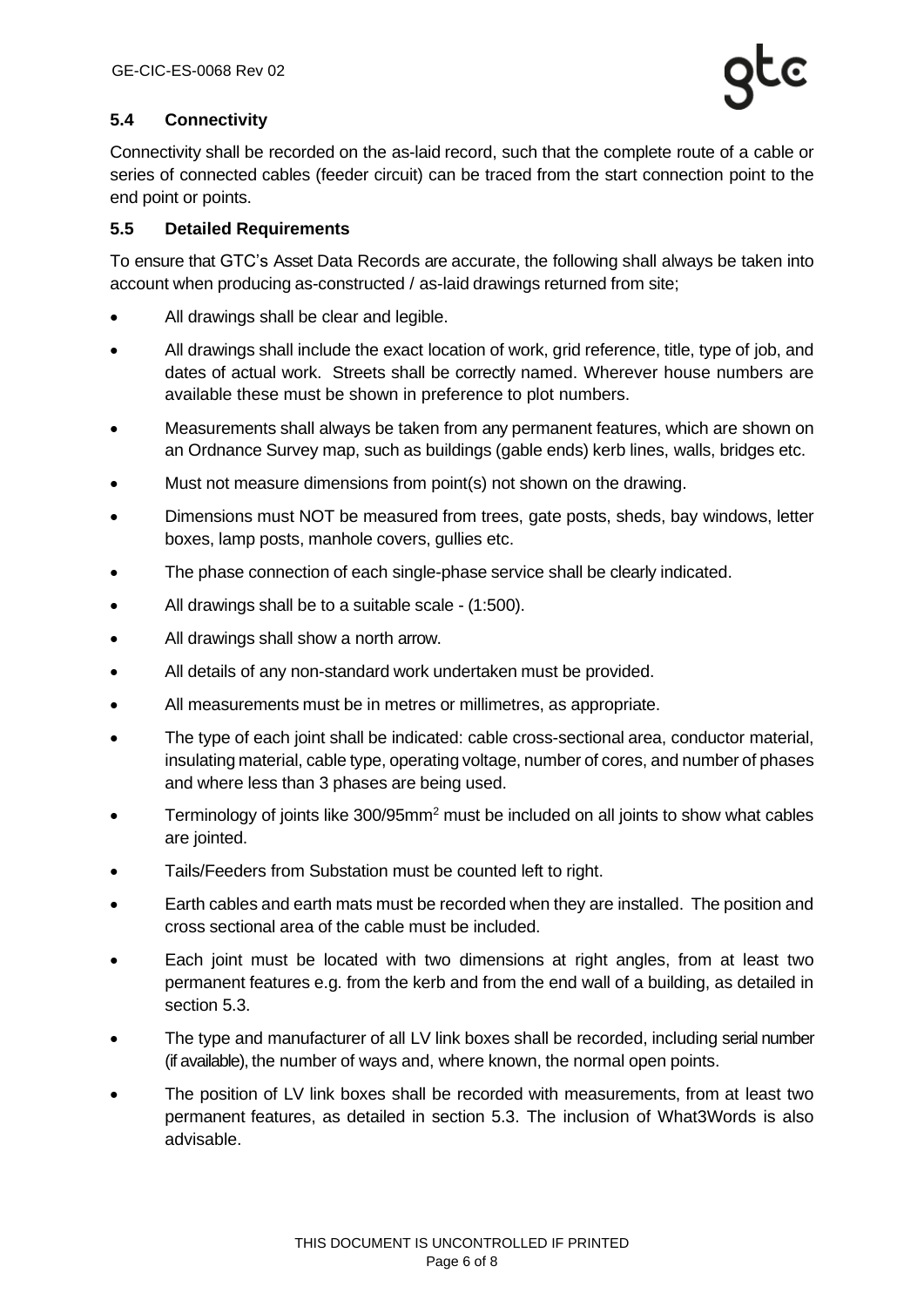- Sufficient measurements shall be made to show the route of each cable accurately, including additional measurements as necessary to show any deviation from straight lines.
- Measurements shall be taken at intervals not exceeding 30m and at all points where the cable changes direction, minimum two dimensions along with size or type must be shown.
- The size and type of all ducting installed shall be indicated, showing which ducts are in use. The positions of the ends of ducting, including any breaks in the run of ducting, shall be shown with measurements, from at least two permanent features. Where more than one duct has been laid in the same trench, a cross section drawing shall be included.
- Where cable tiles / marker tape is used above a cable this shall be recorded: the depth, the clearance above the cable and the length of cable covered must be clearly shown.
- Depths of cables must be recorded
- Depths shall be recorded to an accuracy of  $\pm$  0.05m.
- Depths shall be marked on maps at the points at which they were measured.
- For a small excavation or opening, the depth of the apparatus uncovered at that point shall be recorded.
- The dates, when the depths are measured, shall be recorded.
- All symbols used/sketched/drawn are to be consistent with the standard symbols legend as shown on the CAD templates/border sheets.

# <span id="page-6-0"></span>**5.6 Data to be Recorded on site**

- Site location / address
- Recorded by (name and contractor) and date
- Cable sizes
- Depth of plant below final ground level
- Size, type and manufacturer of jointing chambers
- Cable drum number and manufacturer
- Cable length
- Duct sizes. (Sections to be shown where multiple ducts are laid)
- Cable laid by and when
- Map number or reference and scale: minimum scale 1/500 for underground cable recording
- LV Link box manufacturer, type, rating and (if present) serial number
- LV Fuse cabinet / board / pillar / MSDB make, type, serial number and number of outgoing ways
- HV/LV transformer, type ( eg Ground Mounted/Package Substation/Padmounted), make, rating, serial number, tapping range, fixed and variable losses (from test certificate)
- HV ring main unit / tee circuit breaker make, type, ratings normal and short circuit current and serial number
- Make and type of substation housing with serial number (if present), including What3Words